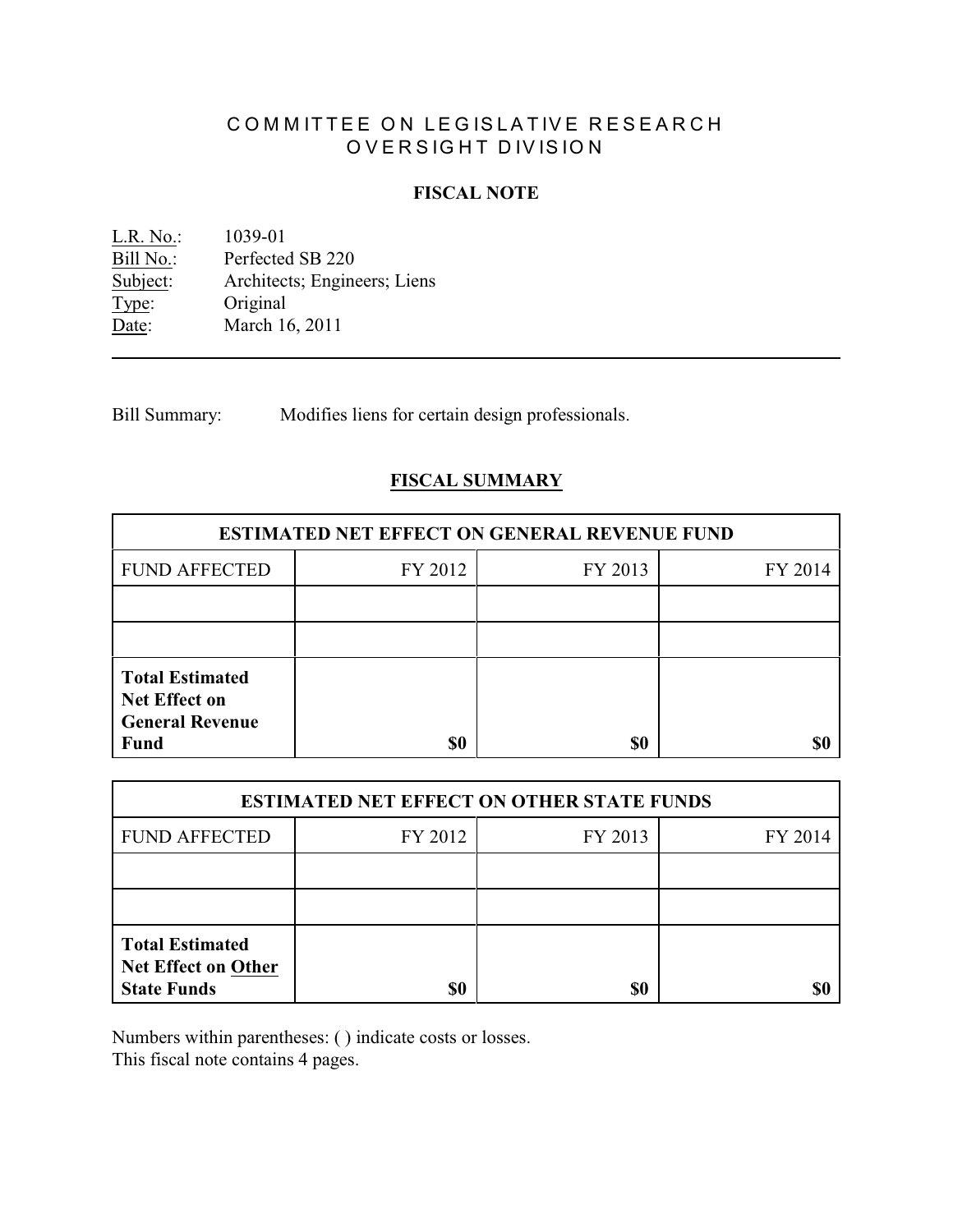L.R. No. 1039-01 Bill No. Perfected SB 220 Page 2 of 4 March 16, 2011

| <b>ESTIMATED NET EFFECT ON FEDERAL FUNDS</b> |         |         |         |  |
|----------------------------------------------|---------|---------|---------|--|
| <b>FUND AFFECTED</b>                         | FY 2012 | FY 2013 | FY 2014 |  |
|                                              |         |         |         |  |
|                                              |         |         |         |  |
| <b>Total Estimated</b><br>Net Effect on All  |         |         |         |  |
| <b>Federal Funds</b>                         | \$0     | \$0     | SI)     |  |

| <b>ESTIMATED NET EFFECT ON FULL TIME EQUIVALENT (FTE)</b>    |         |         |         |  |
|--------------------------------------------------------------|---------|---------|---------|--|
| <b>FUND AFFECTED</b>                                         | FY 2012 | FY 2013 | FY 2014 |  |
|                                                              |         |         |         |  |
|                                                              |         |         |         |  |
| <b>Total Estimated</b><br><b>Net Effect on</b><br><b>FTE</b> |         |         |         |  |

 $\Box$  Estimated Total Net Effect on All funds expected to exceed \$100,000 savings or (cost).

 $\Box$  Estimated Net Effect on General Revenue Fund expected to exceed \$100,000 (cost).

| <b>ESTIMATED NET EFFECT ON LOCAL FUNDS</b> |         |         |         |  |
|--------------------------------------------|---------|---------|---------|--|
| I FUND AFFECTED                            | FY 2012 | FY 2013 | FY 2014 |  |
| Local Government                           | \$0     | \$0     |         |  |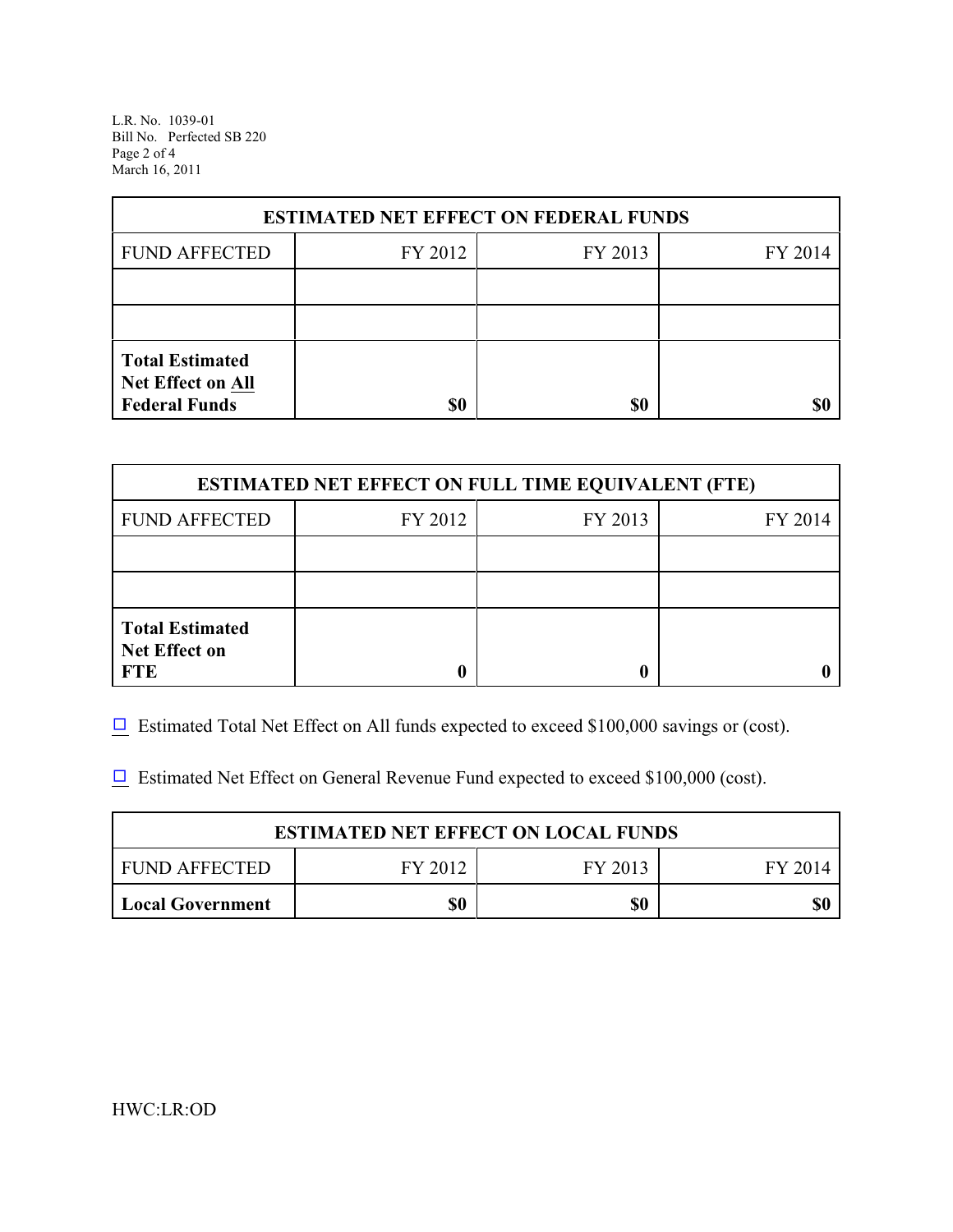L.R. No. 1039-01 Bill No. Perfected SB 220 Page 3 of 4 March 16, 2011

#### **FISCAL ANALYSIS**

#### ASSUMPTION

Officials from the **Office of State Courts Administrator, Department of Insurance, Financial Institutions, and Professional Registration, Boone County Recorder of Deeds** and **Laclede County Recorder** assume the proposal would have no fiscal impact on their agencies.

Officials from the **Green County Recorder of Deeds, Jackson County Recorder of Deeds,** and **St. Charles County Assessor and Recorder of Deeds** did not respond to **Oversight's** request for a statement of fiscal impact.

| FISCAL IMPACT - State Government | FY 2012<br>$(10 \text{ Mo.})$ | FY 2013    | FY 2014                       |
|----------------------------------|-------------------------------|------------|-------------------------------|
|                                  | <u>\$0</u>                    | <u>\$0</u> | <u>\$0</u>                    |
| FISCAL IMPACT - Local Government | FY 2012<br>$(10 \text{ Mo.})$ | FY 2013    | FY 2014                       |
|                                  | <u>\$0</u>                    | <u>\$0</u> | $\underline{\underline{\$0}}$ |

### FISCAL IMPACT - Small Business

The proposal may impact small business architects and engineers.

#### FISCAL DESCRIPTION

The proposed legislation appears to have no fiscal impact.

This legislation is not federally mandated, would not duplicate any other program and would not require additional capital improvements or rental space.